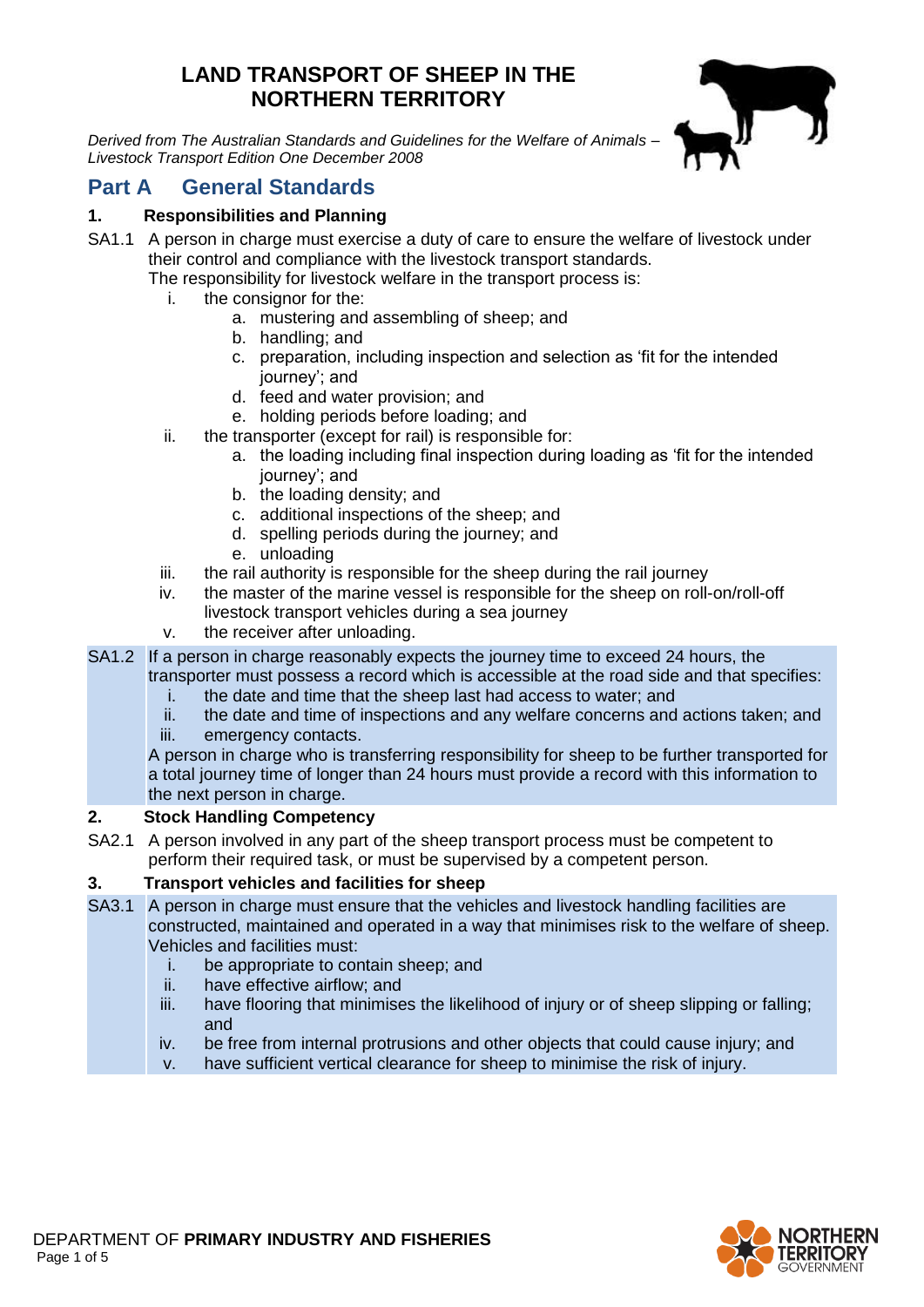### **4. Pre-transport selection of sheep**

- SA4.1 Sheep must be assessed as fit for the intended journey at every loading by a person in charge. An animal is not fit for a journey if it is:
	- i. unable to walk on its own by bearing weight on all legs; or ii. severely emaciated: or
	- severely emaciated; or
	- iii. visibly dehydrated; or
	- iv. showing visible signs of severe injury or distress; or
	- v. suffering from conditions that are likely to cause increased pain or distress during transport; or
	- vi. blind in both eyes
- SA4.2 Any animal assessed to be not fit for the intended journey must only be transported under veterinary advice.
- SA4.3 The consignor must only supply sheep that are fit for the intended journey.
- SA4.4 A person in charge must not load, nor permit to be loaded, sheep that are not fit for the intended journey except under veterinary advice. If sheep are assessed to be not fit for the intended journey before loading, a person in charge must make appropriate arrangements for their care, treatment or humane destruction at the first reasonable opportunity.

#### **5. Loading, transporting and unloading of sheep**

- SA5.1 If the maximum permitted time off water is reached, the person in charge must provide the sheep with a spell (water, food, space to lie down and rest) according to the table below before continuing the current journey or before starting another journey.
- SA5.2 The person in charge must manage time off water to minimise risk to the welfare of the sheep according to:
	- i. the increased risk to welfare of longer journeys close to the permitted maximum time off water; and
	- ii. the assessment of whether the sheep are fit for the remainder of the intended journey; and
	- iii. the predicted climatic conditions, especially heat or cold; and
	- iv. the class of sheep, especially if weak, pregnant, recently having given birth, lactating or immature; and
	- v. the nature of the intended journey.
- SA5.3 If no records are provided indicating the last time the sheep had access to water, sheep at a livestock handling facility (saleyard, spelling facility or staging point) must be provided with reasonable access to water by the person in charge within 24 hours at the facility, or within the maximum time off water relevant to the class of sheep if this is less than 24 hours.
- SA5.4 The driver (except train drivers) must assess the loading density for each pen or division in the livestock crate or each container. The assessment is based on average live weight of the intended sheep loading, and must be managed to minimise risk to the welfare of the sheep.

Determination of loading density must consider all of the following factors:

- i. class
- ii. size and body condition
- iii. horn status
- iv. predicted climatic conditions
- v. nature of the intended journey
- vi. design and capacity of the vehicle.
- SA5.5 The driver must have the final decision on the loading density.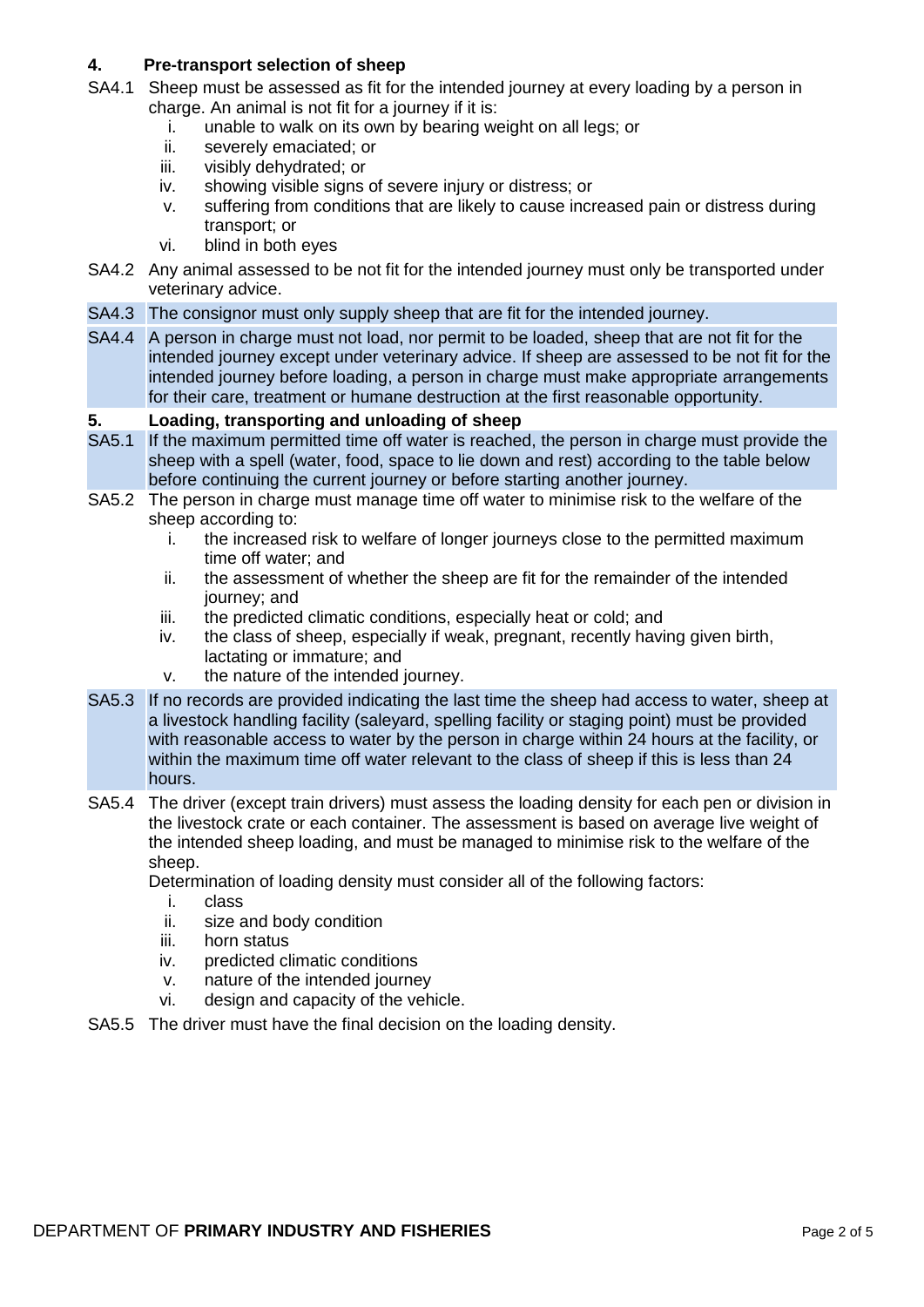- SA5.6 The driver must segregate sheep by sufficient internal partitions to minimise risk to the welfare of other sheep. Determination of segregation must consider all the following factors:
	- i. class and size<br>ii. general health
	- general health of the sheep
	- iii. level of aggression
	- iv. nature of the intended journey.

SA5.7 A person who handles sheep in the transport process must do so in a manner that is appropriate to the class, and minimises pain or injury. Specifically:

- i. sheep must not be lifted by only the head, ears, horns, neck, wool or tail; or
- ii. sheep must not be lifted off the ground by a single leg; unless they are less than 15kg
- iii. mechanical lifting of sheep must ensure that they are supported or secured as necessary; or
- iv. sheep must not be thrown or dropped; or
- v. sheep must not be struck in an unreasonable manner, punched or kicked; or
- vi. sheep which are unable to stand must not be dragged, except in an emergency to allow safe handling, lifting, treatment or humane destruction.
- SA5.8 A person who handles sheep in the transport process must not use an electric prodder:
	- i. on genital, anal or facial areas; or
	- ii. on sheep under three months old; or
	- iii. on sheep that are unable to move away; or
	- iv. excessively on an animal.
- SA5.9 A person in charge must ensure that a dog is under control at all times during loading, transporting and unloading sheep. A transporter must ensure that a dog is not transported in the same pen as sheep, with the exception of bonded guardian dogs. Dogs that habitually bite must be muzzled.
- SA5.10 A transporter must ensure that the ramp and the vehicle are properly aligned, and that any gap between the ramp and the vehicle is sufficiently narrow to minimise the likelihood of injury to sheep during loading and unloading.
- SA5.11 The transporter must:
	- i. inspect the livestock crate immediately before departure, to ensure that doors are closed and secured; and
	- ii. inspect the receival yard immediately before unloading, to ensure that there is free access and sufficient space for the sheep intended to be unloaded; and
	- iii. take reasonable steps to notify a receiver of the arrival of the sheep at the destination.
- SA5.12 The transporter must inspect sheep:
	- i. on the vehicle before departure; and
	- ii. except when sheep travel on roll-on/roll-off livestock transport vehicles during a sea journey, within the first hour of the journey and then at least every three hours or at each driver rest stop, whichever comes first; and
	- iii. at unloading; and
	- iv. at each driver or vehicle change over stop.
- SA5.13 Upon identifying a distressed or injured animal at an inspection, a person in charge must provide or seek assistance at the first reasonable opportunity. Weak, ill or injured sheep must be identified to the person receiving them.
- SA5.14 The receiver of sheep must make arrangements at the first reasonable opportunity for separating weak, ill or injured sheep for rest and recovery, appropriate treatment, or humane destruction and disposal of dead stock.
- SA5.15 A person in charge must take reasonable steps to minimise the impact of extreme weather conditions on the welfare of sheep during the transport process.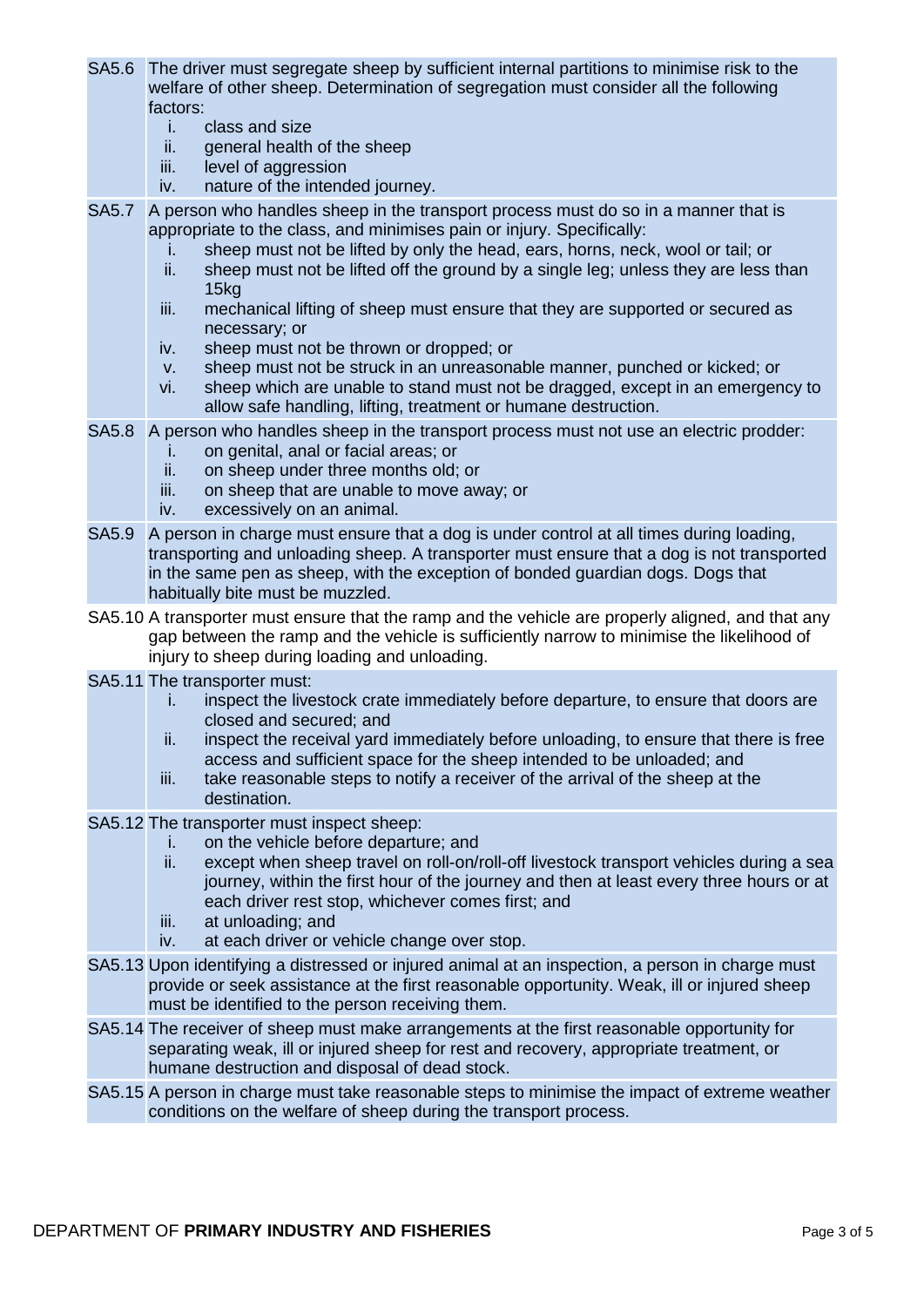### **6. Humane Destruction**

- SA6.1 A person in charge must ensure that humane destruction methods result in rapid loss of consciousness followed by death while unconscious.
- SA6.2 A person in charge must ensure moribund sheep are humanely destroyed by a competent person or under the direct supervision of a competent person at the first reasonable opportunity.

SA6.3 If a competent person is not immediately available to humanely destroy sheep, the person in charge must arrange for a competent person to carry out the procedure at the first reasonable opportunity; unless it is in the welfare interest of the animal and a competent person is not immediately available, and the person considers they have the capability to destroy it.

- SA6.4 A person humanely destroying sheep must take reasonable action to confirm they are dead.
- SA6.5 Firearm use must be carried out in the frontal or poll positions
- SA6.6 Captive bolt must be in the frontal or poll positions, accompanied by appropriate restraint and applied in contact with the skull
- SA6.7 A person must not use blunt trauma to the forehead to destroy sheep, unless the sheep is less than 24 hours old.
- SA6.8 Sheep must not be destroyed by bleeding-out by neck cut unless there is no firearm or captive bolt available, and must be done only by a competent operator or under direct supervision of a competent operator.

## **Part B Sheep Specific Standards**

SB11.1 A person in charge must ensure time off water does not exceed the time periods given below for each class of sheep:

| <b>Class</b>                                                                 | <b>Maximum time off</b><br>water (hours) | <b>Minimum Spell</b><br>duration (hours) |
|------------------------------------------------------------------------------|------------------------------------------|------------------------------------------|
| Sheep over 4 months old                                                      | 48                                       | 36                                       |
| Lambs under 4 months old                                                     | 28                                       | 12                                       |
| Sheep known to be more than 14 weeks<br>pregnant, excluding the last 2 weeks | 24                                       | 12                                       |

SB11.2 If sheep over 4 months old have been off water for 48 hours, the person in charge must ensure the sheep have a spell for 36 hours before starting another journey. If lambs under 4 months have been off water for 28 hours, the person in charge must ensure the lambs have a spell for 12 hours before starting another journey. If ewes known to be more than 14 weeks pregnant excluding the last two weeks have been off water for 24 hours, the person in charge must ensure the sheep have a spell for 12 hours before starting another iourney.

\* Standards highlighted will be regulated under the *NT Livestock Regulations*